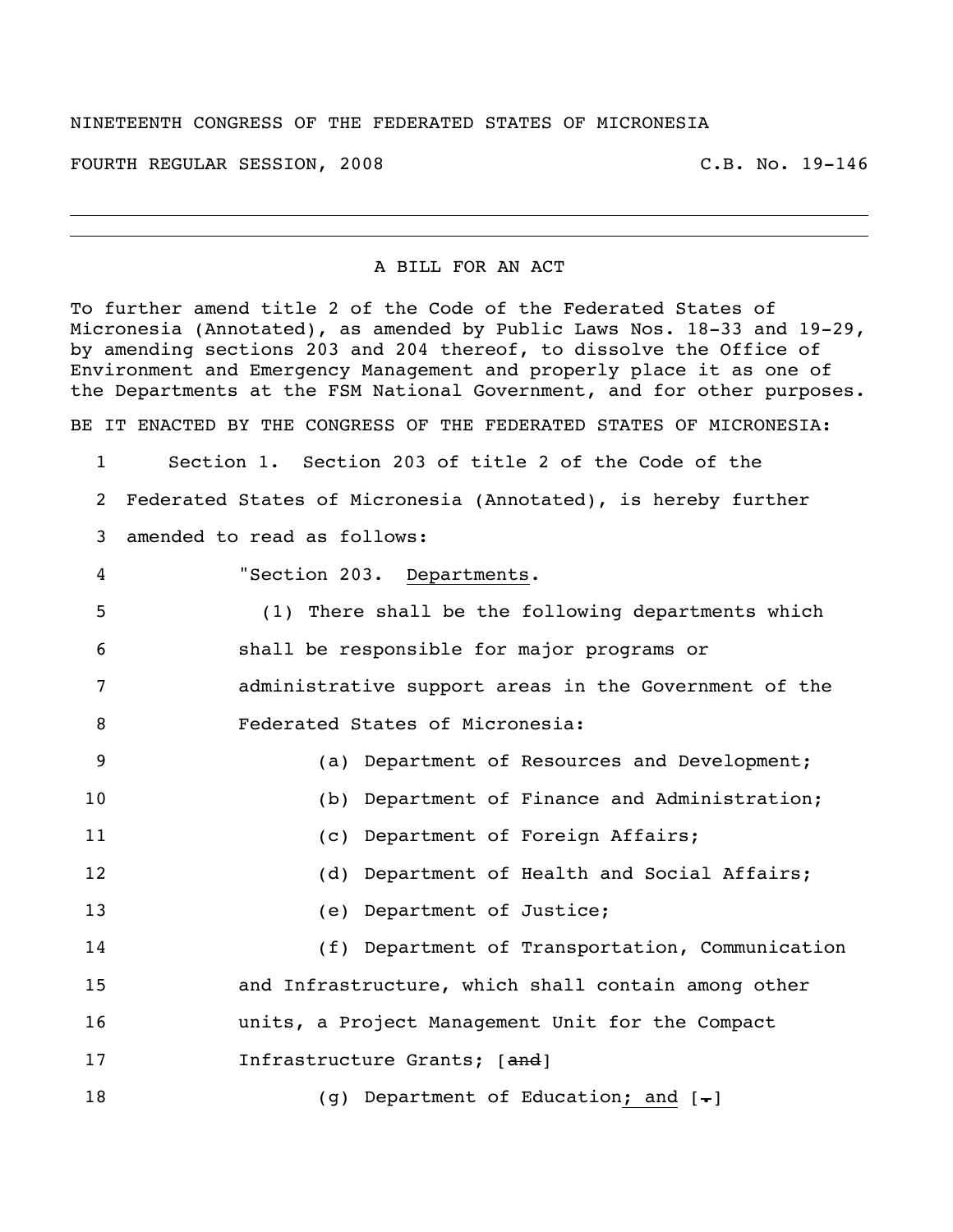| 1              | (h) Department of Environment and Emergency                    |
|----------------|----------------------------------------------------------------|
| $\overline{2}$ | Management.                                                    |
| 3              | (2) The administrative head of each department shall           |
| 4              | be designated as a "Secretary".                                |
| 5              | (3) The administrative head of each office shall be            |
| 6              | designated as a "Director".                                    |
| 7              | (4) Succession.                                                |
| 8              | (a) Any reference to a previously existing                     |
| 9              | department, office or division thereof shall apply to          |
| 10             | the appropriate successor entity.                              |
| 11             | (b) Any reference to any office or employee of                 |
| 12             | an entity referred to in subsection $(4)(a)$ of this           |
| 13             | section shall be construed as applying to the person           |
| 14             | holding the same or most similar position in the               |
| 15             | appropriate successor entity."                                 |
| 16             | Section 2. Section 204 of title 2 of the Code of the Federated |
| 17             | States of Micronesia (Annotated), is hereby amended to read as |
| 18             | follows:                                                       |
| 19             | "Section 204. Other Executive Offices.                         |
| 20             | There shall be the following executive offices:                |
| 21             | (1) Office of the Public Defender;                             |
| 22             | (2) Office of Statistic, Budget, Overseas Development          |
| 23             | Assistance and COMPACT Management;                             |
| 24             | [(3) Office of Environment and Emergency Management];          |
| 25             | [(4)](3) Office of National Archives, Culture and Historic     |

 $\sim$   $\sim$  3